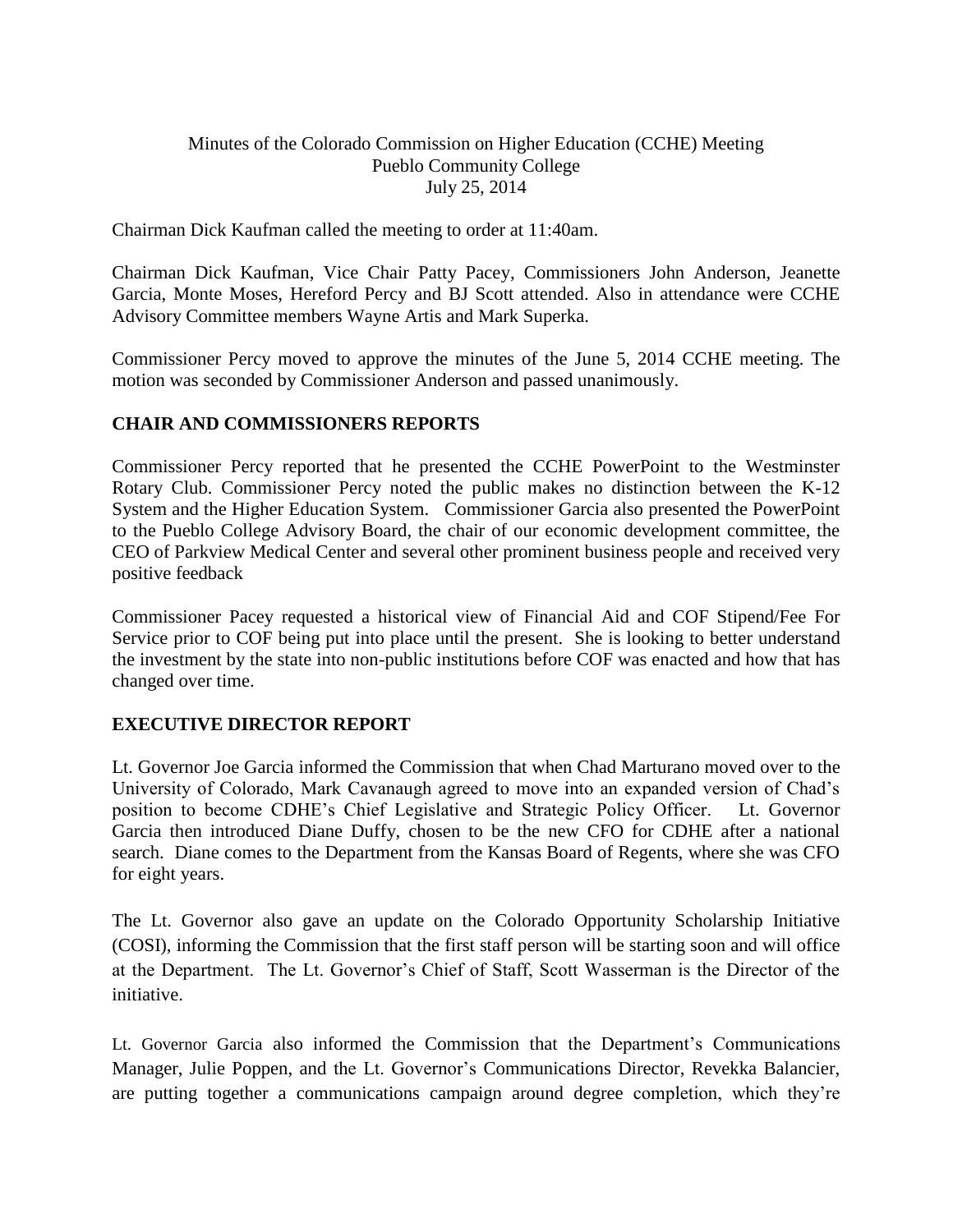tentatively calling Colorado Completes! This will be an awareness campaign and will take place throughout the month of October to highlight programs at Colorado's colleges and universities that through data-driven results, are proving that they are moving the needle on student success. The Lt. Governor will visit five of those campuses to draw attention to the various programs.

The Lt. Governor also reported that he gave presentations to the Education Commission of the States in Washington, D. C. regarding remediation as a national issue. He also presented at the SHEEO national conference in Boise, Idaho on the equity imperative with Stan Jones, of Complete College America.

# **CONSENT ITEMS**

**Recommend Approval of Associate of Science in Geology at Colorado Community College System**

**Recommend Approval of Bachelor of Applied Science in Criminal Justice at Colorado Mesa University**

**Recommend Approval of Master of Greenhouse Gas Management & Accounting at Colorado State University**

**Recommend Approval of Master of Professional Accounting at Colorado State University – Global Campus**

**Recommend Authorization to Offer Supplemental Academic Instruction at Fort Lewis College**

**Two-Year Cash Funded Capital Program List Amendment- Fort Lewis College**

**Two-Year Cash Funded Capital Program List Amendment- Red Rocks Community College**

**Degree Authorization Act: Central American Theological Seminary (CATS) - Request for Authorization as a Seminary/Religious Training Institution**

Commissioner Percy moved to approve the consent items. The motion was seconded by Commissioner Moses and unanimously passed.

### **ACTION ITEMS**

**Degree Authorization Act: Reauthorization of Aspen Christian College and Seminary –** Heather DeLange, Academic Policy Officer, presented this item to the Commission. She explained that Aspen Christian College and Seminary (ACCS) was originally authorized to operate in the State of Colorado in 1990. In 1993 ASSC ceased operating. In 2012, staff learned